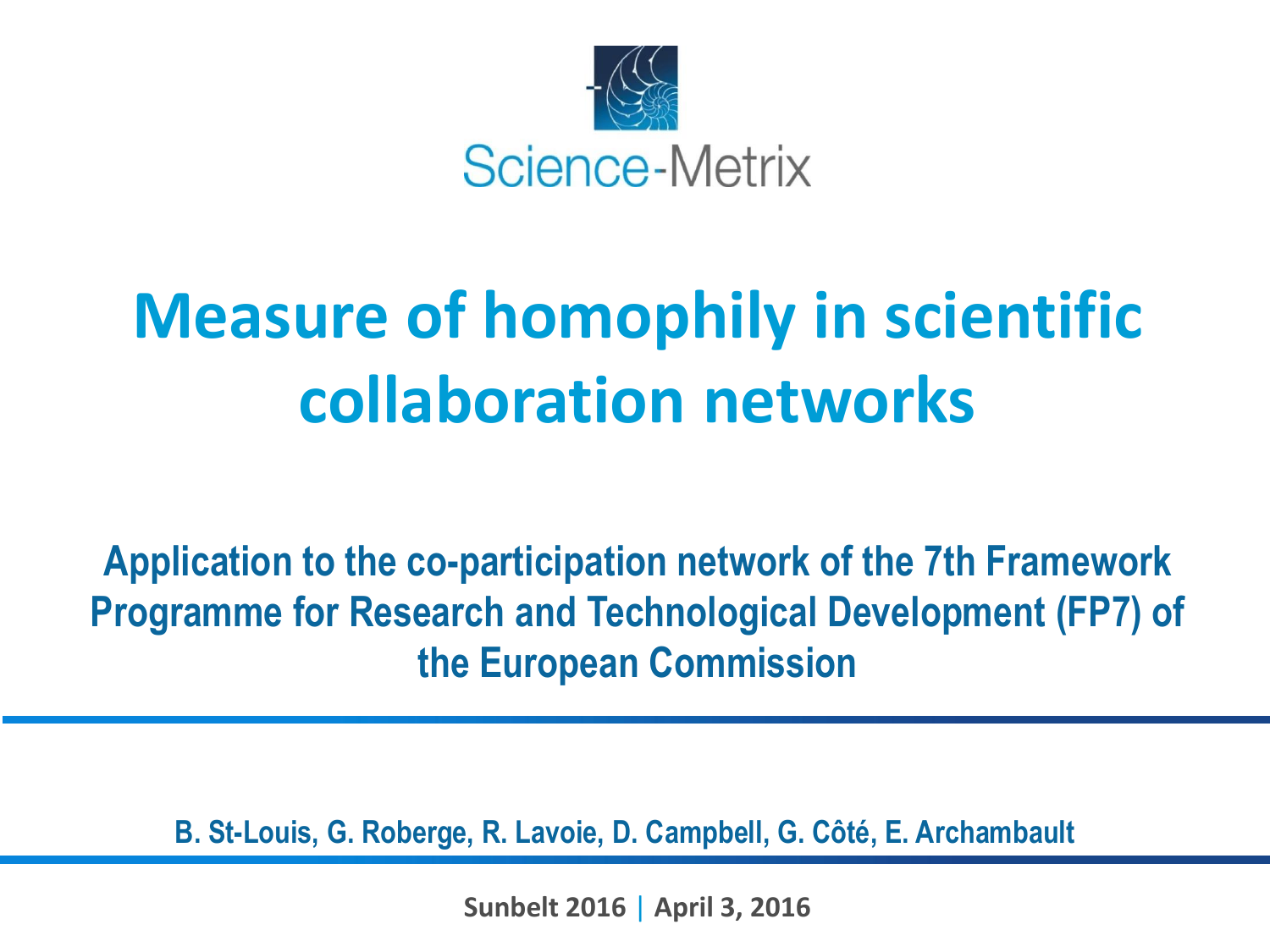

- What is this about?
- $\Box$  Measure of homophily
- Scientific collaboration networks of FP7
- Homophily across sectoral research organizations
- **□** Summary/Conclusion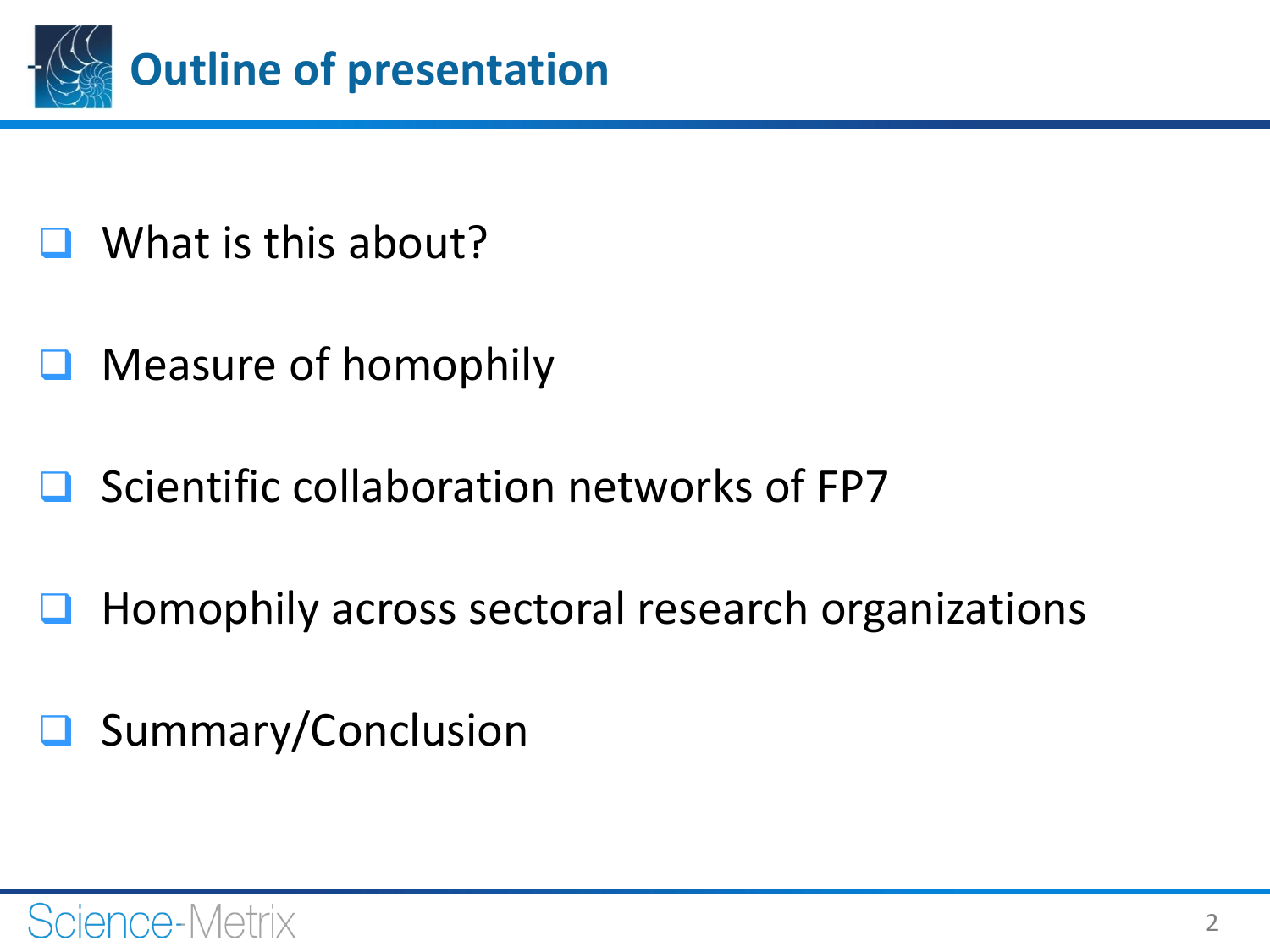

"Birds of a feather flock together." (Lazarsfeld & Merton, 1954)

- In social networks, homophily can be defined as the tendency of actors to exhibit preferential attachments toward actors sharing a common characteristic for some attribute.
- Evidence observed in studies on social networks, including homophily based on ethnicity, age, gender, religion, aspiration, etc.

This presentation focuses on sectoral homophily.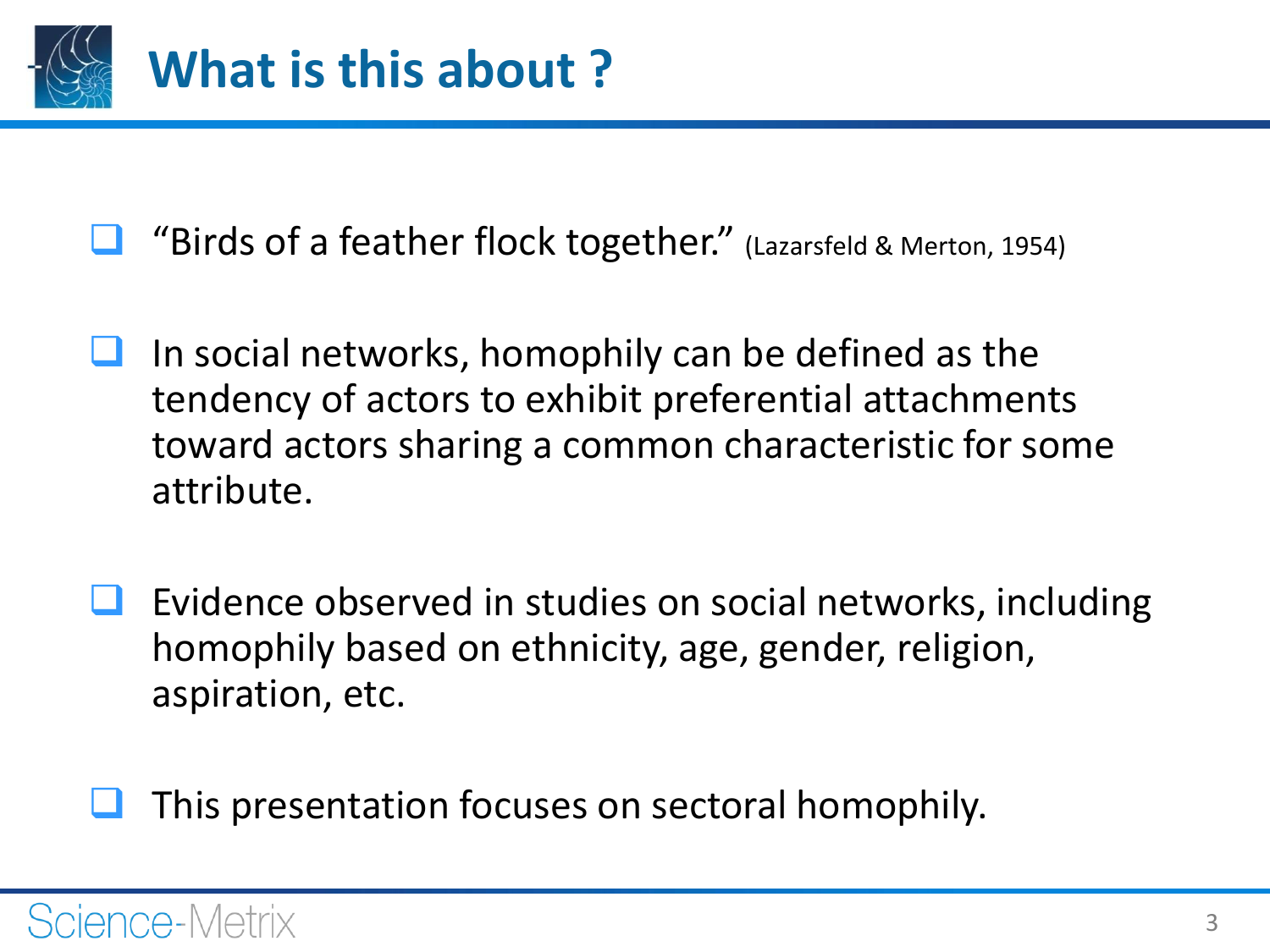

- Principle:
	- Observe more ties of a particular type than expected



- Measure with:
	- $\Box$  Relative frequency of pairs in the same category compared to pairs from differing categories
	- **Q** Deviation from the expected values that a random network would exhibit
	- □ Compare avg. path length of in category nodes to avg. path length of out category nodes
	- Etc.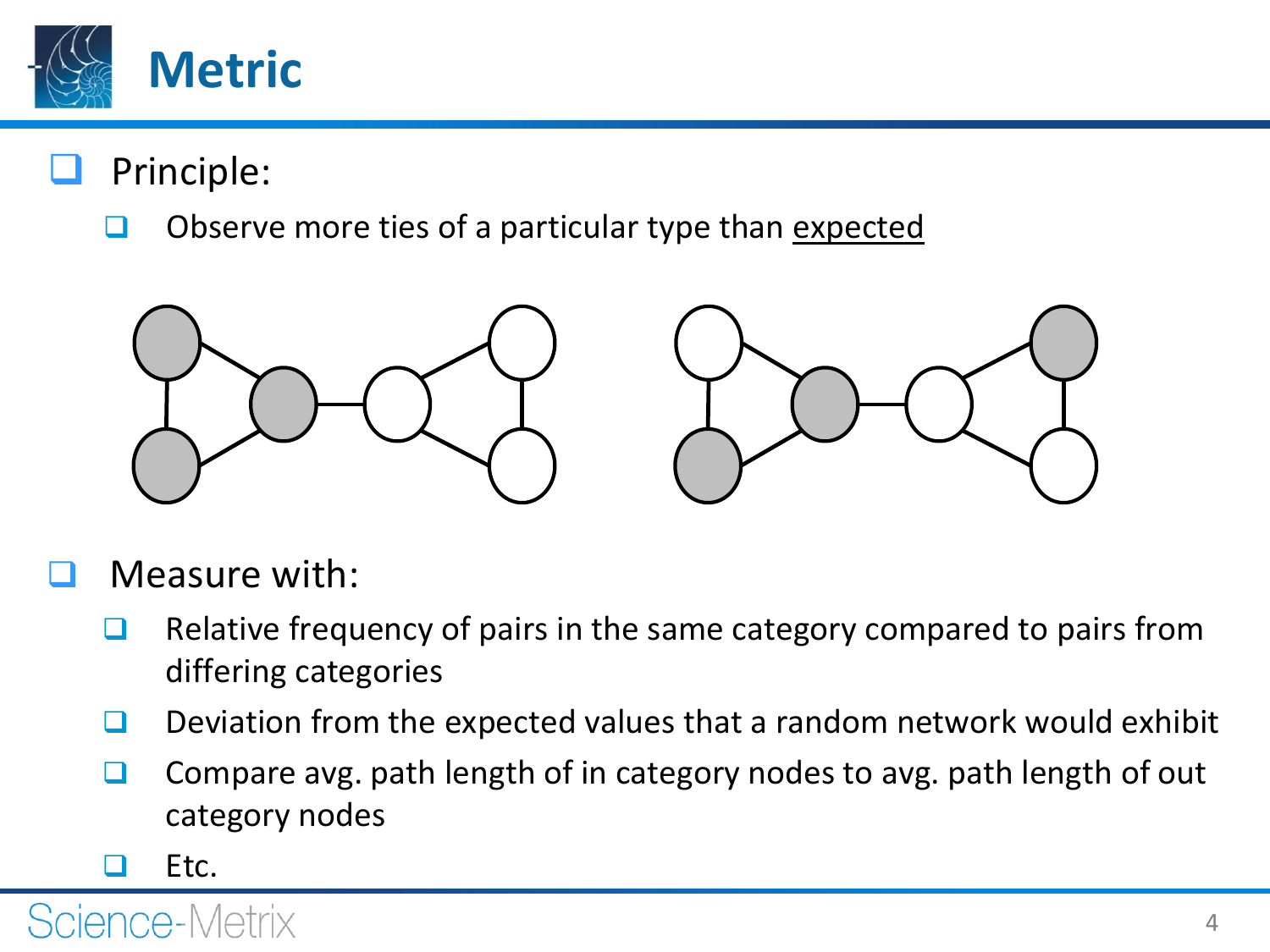

- We measure homophily by comparing homogenous pairs to heterogeneous pairs (with twist to account for the deviation from expected values).
- Homogenous pairs share a common characteristic for some type or attribute,  $i$ .
- Considering an actor has equal chance to tie to any other actor in the network, the expected frequency of homophilic pair *ii* is given by

$$
F_{ii} = \left(\frac{N_i}{N}\right) \left(\frac{N_i - 1}{N - 1}\right) \ast 2
$$

Where  $N$  is the total number of actors in the network and  $N_i$  is the number of actors of type  $i$ 

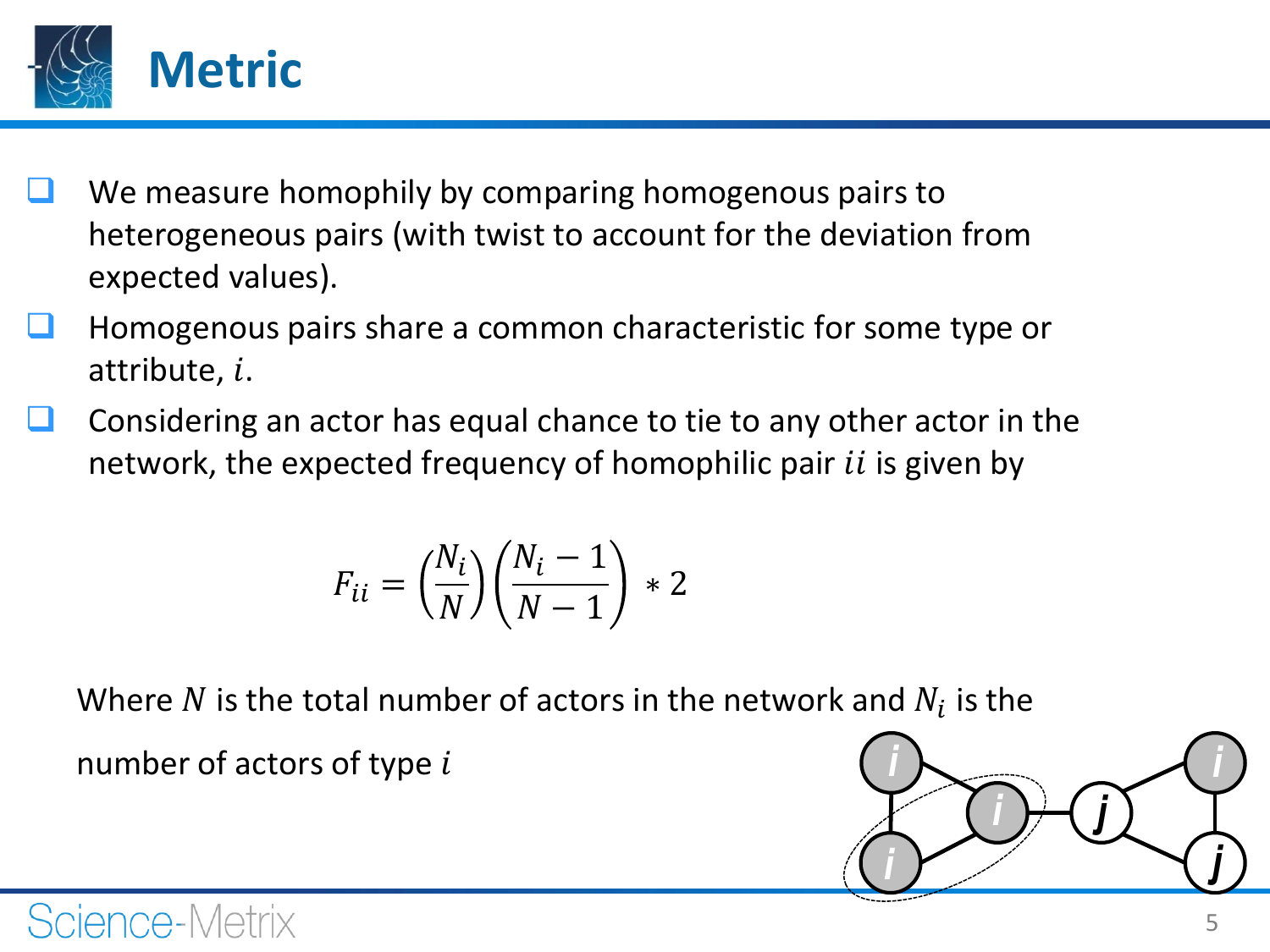

Heterogenous pair between node  $i$  and  $j$ 

$$
F_{ij} = \left(\frac{N_i}{N}\right)\left(\frac{N_j}{N-1}\right) + \left(\frac{N_j}{N}\right)\left(\frac{N_i}{N-1}\right)
$$



- Expected occurrence,  $O$ , obtained by multiplying the expected frequency by the weighted sum of all ties, *T*.
	- **Expected homophilic pair occurrence:**  $O_{ii\exp} = F_{ii} * T$
	- **Expected heterogeneous pairs occurrence:**  $O_{ij\exp} = F_{ij} * T$
- Total expected occurrence:  $O_{hom\ exp} = \sum O_{ii\ exp} = O_{ii\ exp} + O_{ij\ exp}$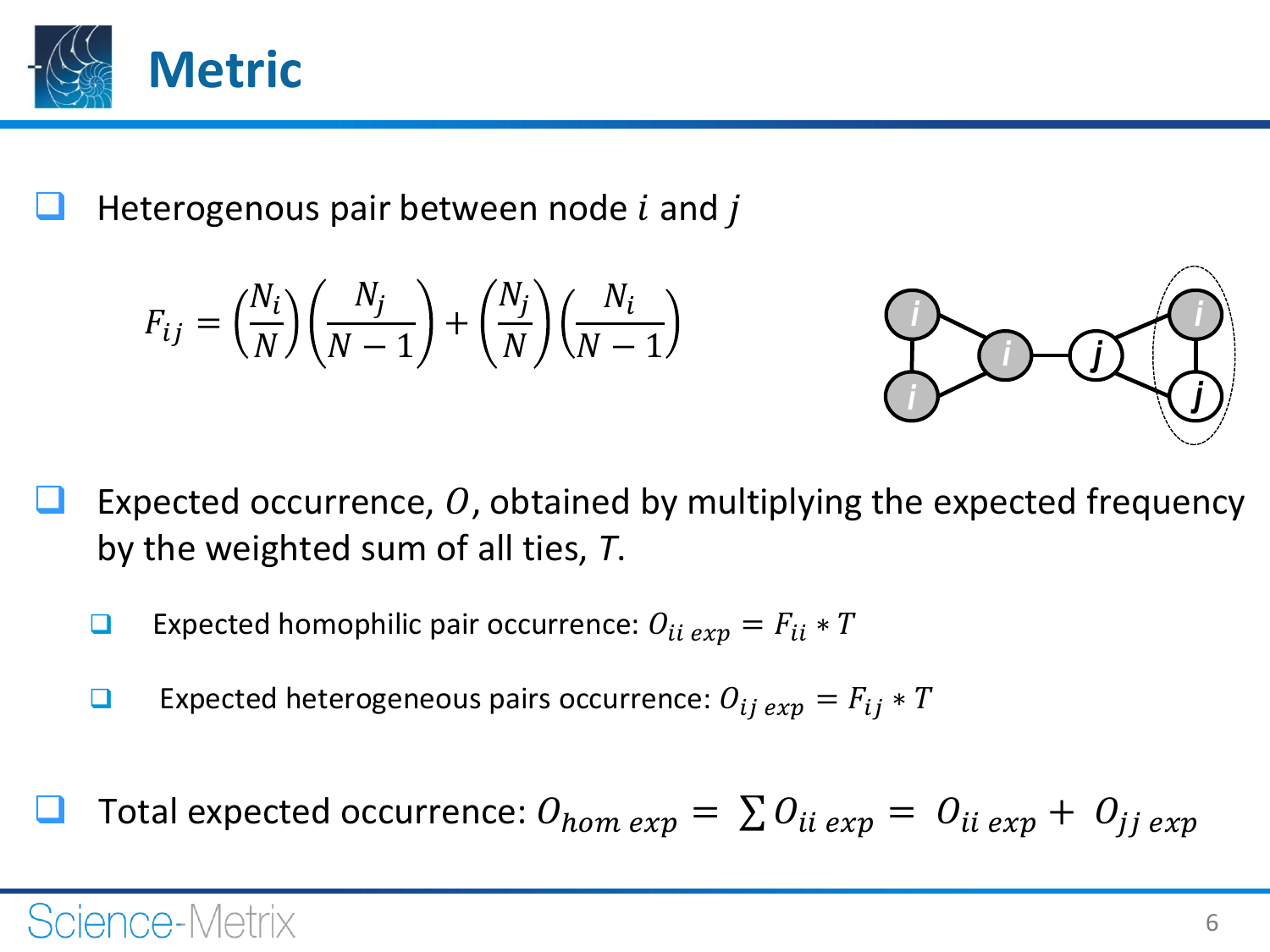

The ratio of observed and expected occurrence

$$
R_{Hom} = \frac{O_{Hom\;obs}}{O_{Hom\;exp}}
$$

Overall homophily of the network

$$
H = \log\left(\frac{R_{Hom}}{R_{Het}}\right)
$$



#### H indicator

- $\Box$  H > 0; bias in homophilic pairs stronger than bias in heterogeneous pair
- $\Box$  H = 0; bias in homophilic pairs equals bias in heterogeneous pair
- $\Box$  H < 0; bias in heterogeneous pairs stronger than bias in homogeneous pairs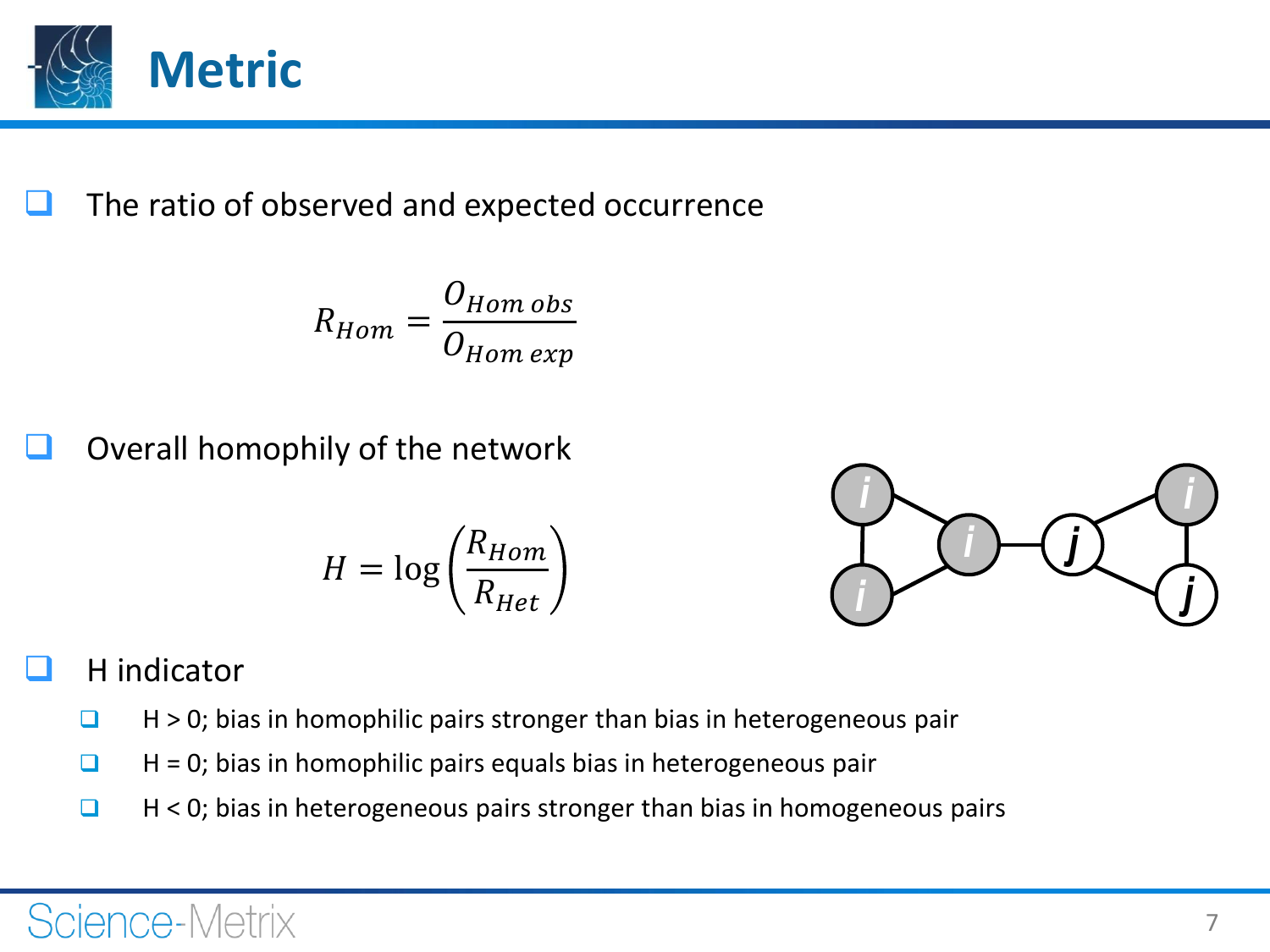## **Scientific collaboration networks of FP7**

 Science-Metrix was commissioned by the DG Research of the European Commission to carry out an evaluative study of the scientific network of researchers supported by the EC's 7th Framework Programme for Research and Technological Development (FP7).

#### What is FP7?

- $\Box$  Europe-wide funding program
- $\Box$   $\epsilon$ 50+ billion in grants to support basic research, technological development, and demonstration projects

#### Key objective:

- Promote collaboration at different levels **–**> Boost innovation
	- International
	- Inter-sectoral
- $\Box$  Improve competitiveness through innovation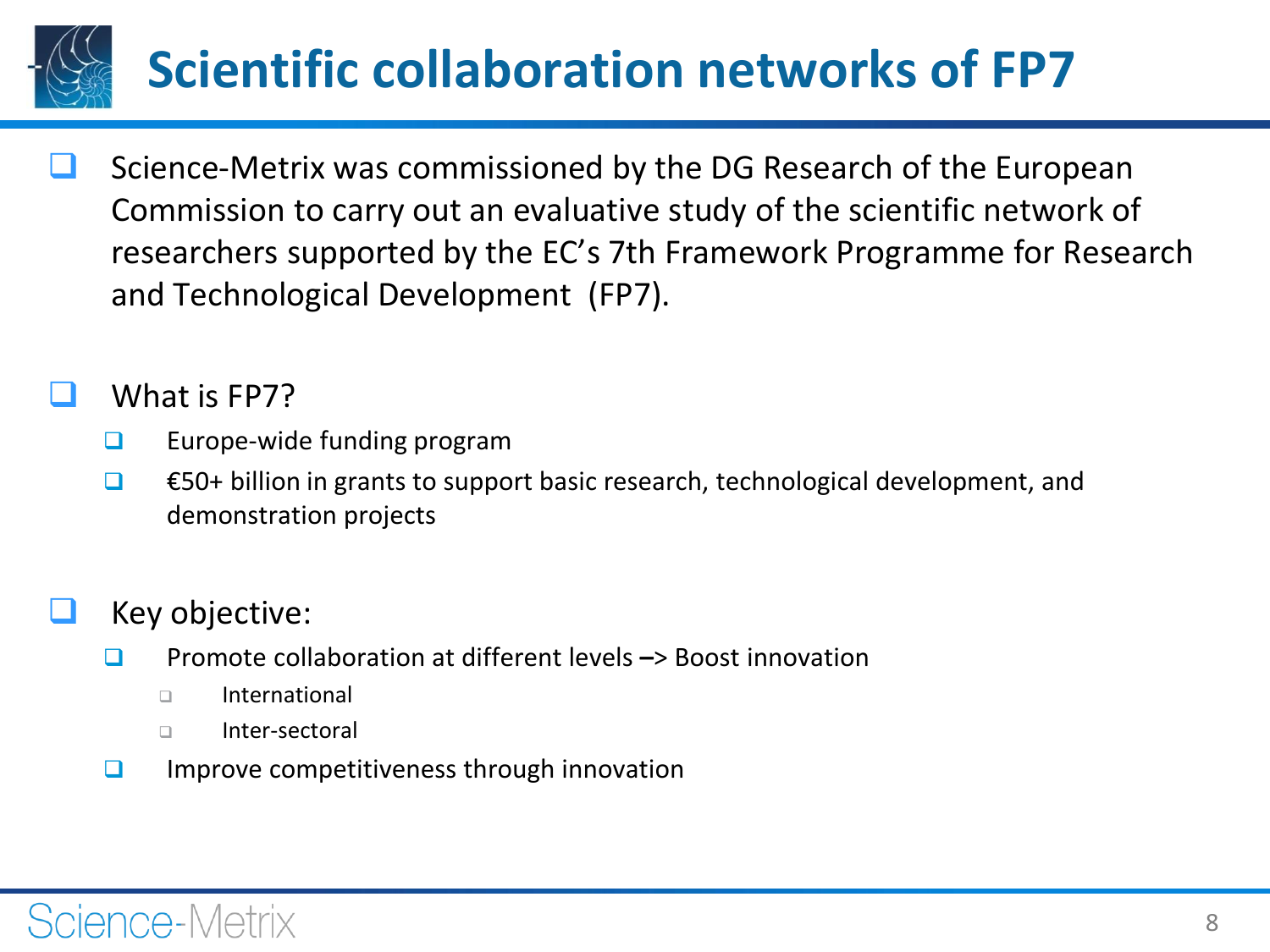# **Scientific collaboration networks of FP7**

- CORDA database of FP participants
	- $\Box$  25,000 actors
	- $\Box$  Tied by 22,000 projects
- Actor affiliation
	- $\Box$  Higher education (universities)
	- **□** Research organizations (e.g., Max Planck Society)
	- **Q** Public body (e.g., USDA labs)
	- **<u>E</u>** Private for profit (companies)
	- a And Others

Science-Metrix

Project categorized by thematic areas (next slide)



**Distribution of participations per sector for FP7**

64%

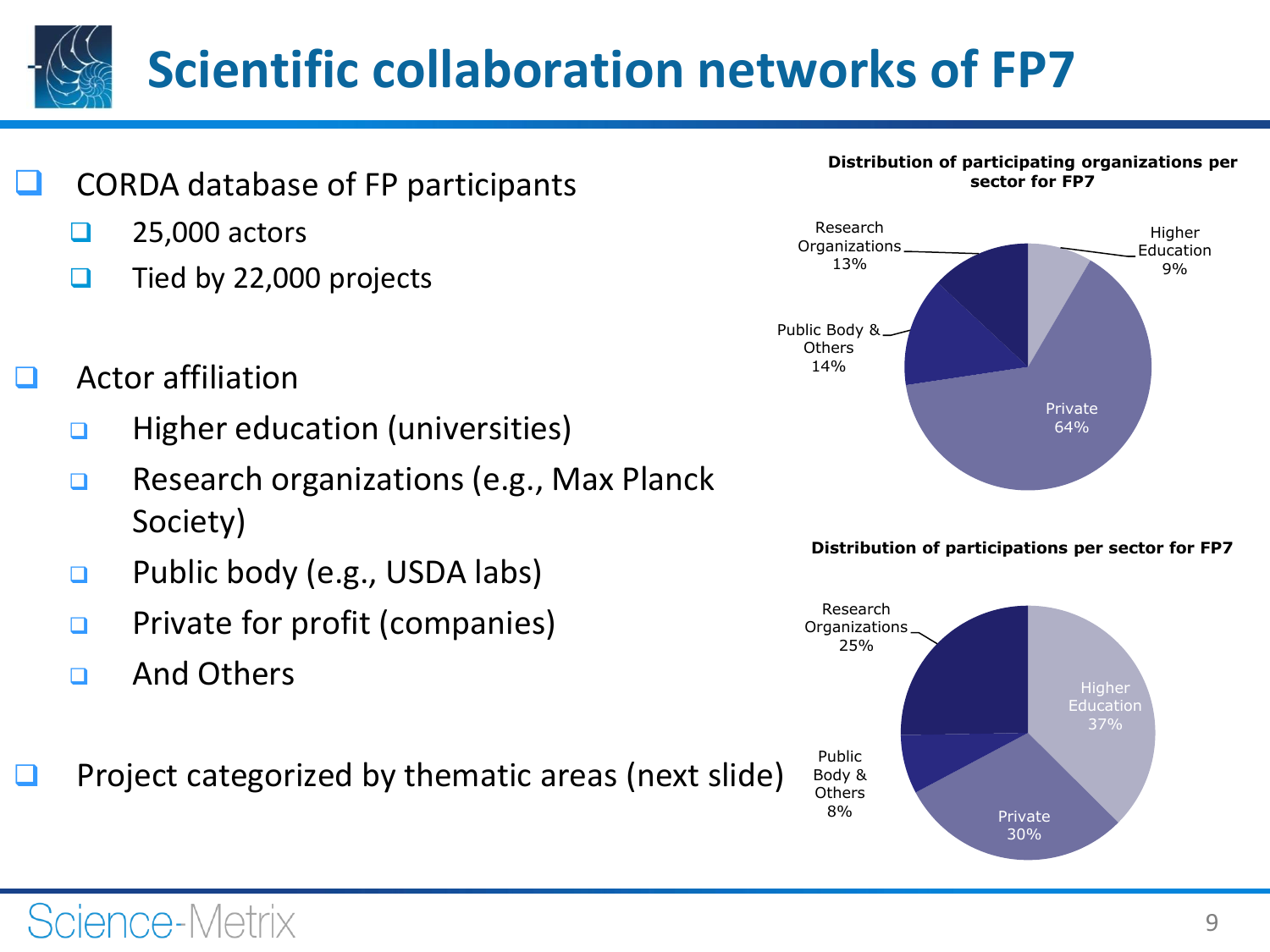## **Scientific collaboration networks of FP7**

- $\Box$  Ideas (€8 bn)
	- *Supports risk and high impact research*
- Capacities ( $€4$  bn)
	- □ Research infrastructures
	- □ Research for the benefit of small and medium sized enterprises (SMEs)
	- □ Regions of knowledge
	- □ Research potential
	- □ Science in society
	- $\square$  Support for the coherent development of research policies
	- □ Activities of international cooperation
- $\Box$  People (€5 bn)
	- *Training and career development of researchers*
- □ Cooperation ( $€32$  bn)
	- □ Health
	- □ Food, Agriculture and Fisheries, Biotechnology
	- □ Information and Communication Technologies
	- □ Nanosciences, Nanotechnologies, Materials and New Production **Technologies**
	- $\square$  Energy
	- □ Environment (including Climate Change)
	- □ Transport (including Aeronautics)
	- □ Socio-economic Sciences and Humanities
	- □ Space
	- □ Security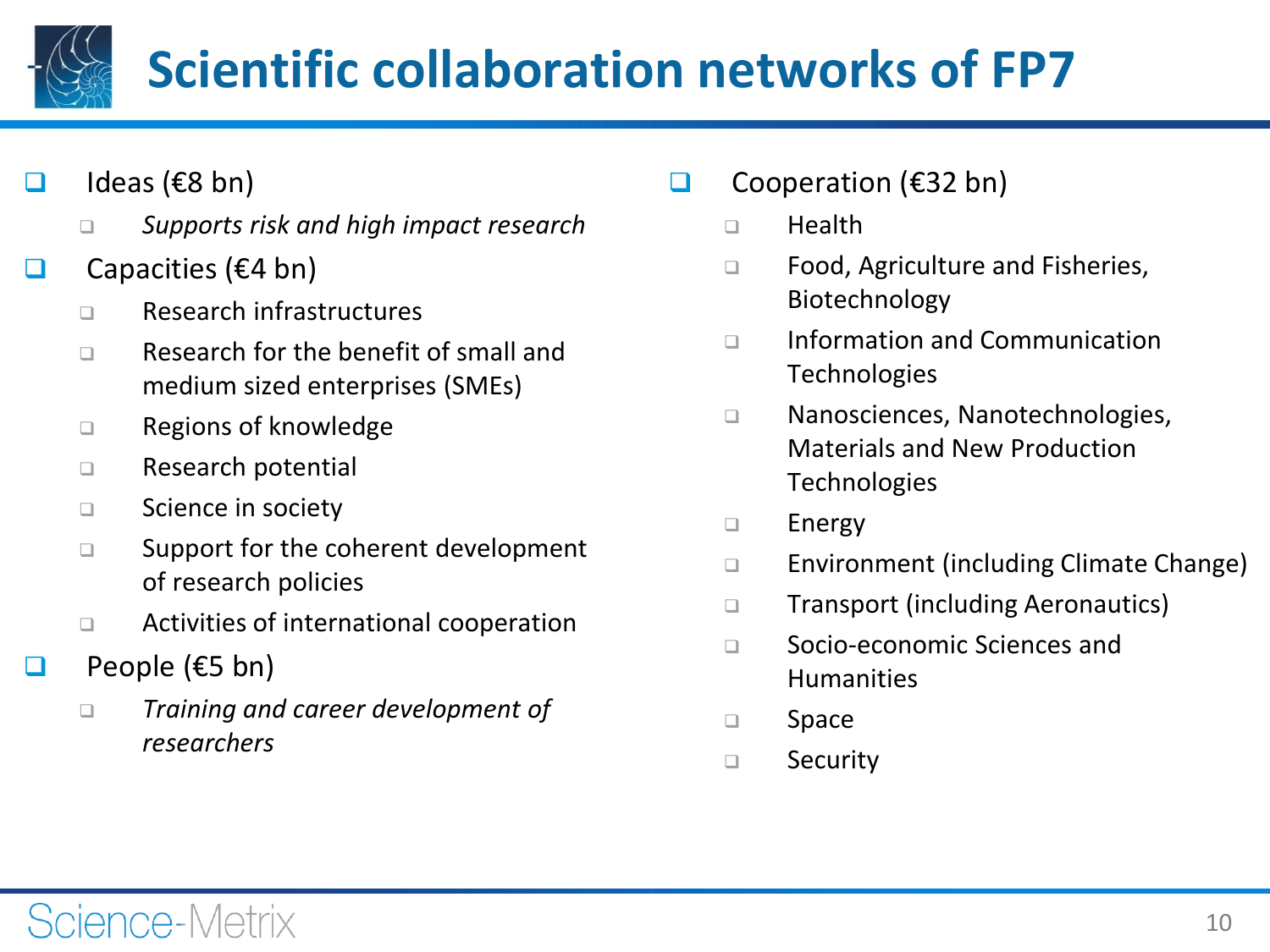

- Did FP7 link together actors from different sectors and bridge the flow of innovative ideas?
- Metric applied to measure difference in sectoral homophily
- More heterogeneous the better -> increased sectoral flow
- Measured across thematic areas and for whole network (FP6 vs. FP7)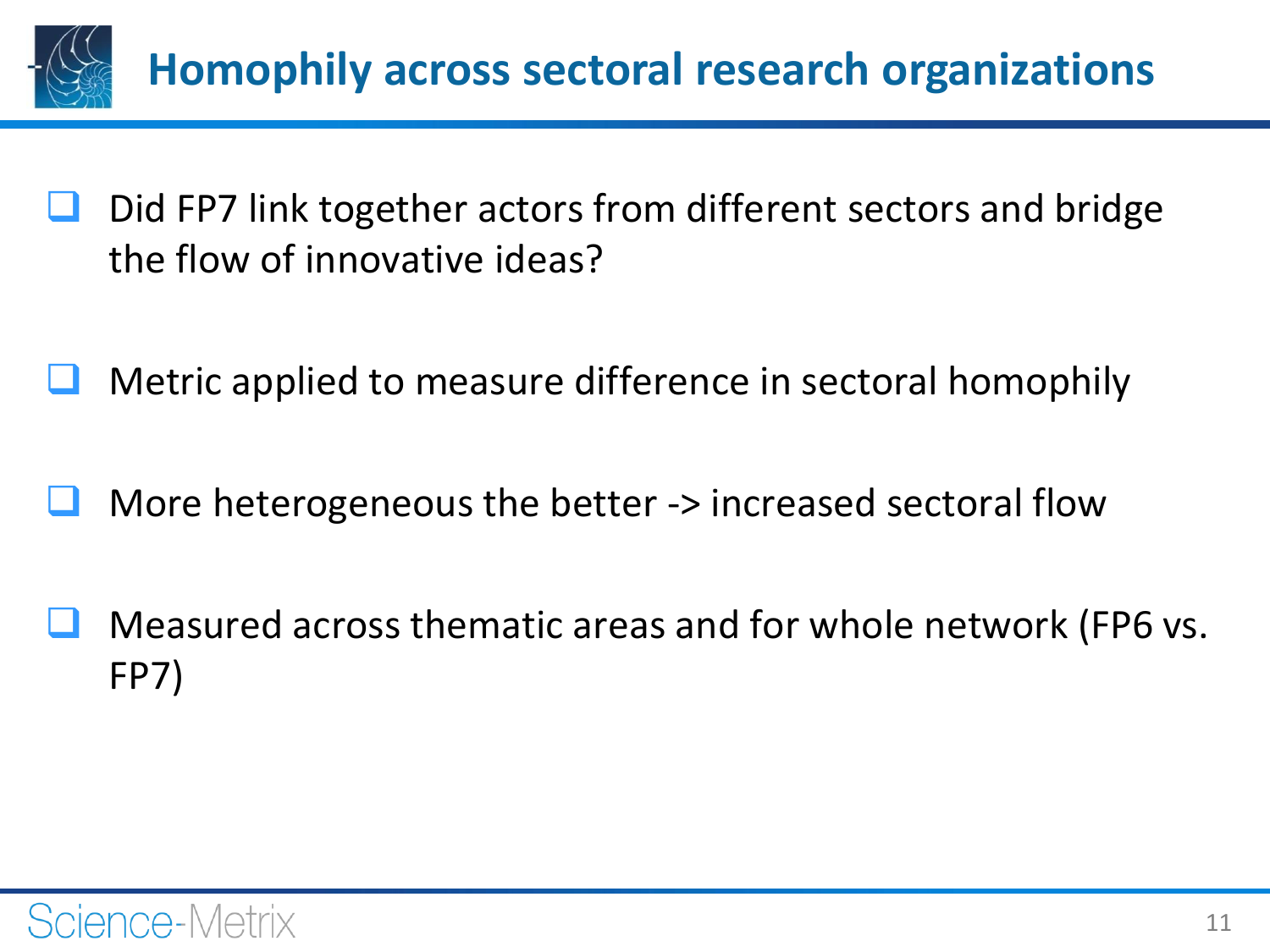

## **Homophily across sectoral research organizations**

| <b>Programme</b>                                                          | <b>Homophily Indicator</b> |
|---------------------------------------------------------------------------|----------------------------|
| FP6 (overall)                                                             | 0.14                       |
| FP7 (overall)                                                             | $-0.11$                    |
| <b>COOPERATION</b>                                                        | $-0.11$                    |
| Socio-economic sciences and Humanities                                    | 0.29                       |
| Environment (including Climate Change)                                    | 0.23                       |
| Health                                                                    | 0.17                       |
| Space                                                                     | 0.17                       |
| Security                                                                  | 0.10                       |
| Food, Agriculture, and Biotechnology                                      | 0.09                       |
| Information and Communication Technologies                                | $-0.06$                    |
| Energy                                                                    | $-0.06$                    |
| Transport (including Aeronautics)                                         | $-0.09$                    |
| Joint Technology Initiatives (Annex IV-SP1)                               | $-0.10$                    |
| Nanosciences, Nanotechnologies, Materials and new Production Technologies | $-0.23$                    |
| <b>CAPACITIES</b>                                                         | 0.06                       |
| Science in Society                                                        | 0.27                       |
| Research Infrastructures                                                  | 0.26                       |
| Coherent development of research policies                                 | 0.25                       |
| Activities of International Cooperation                                   | 0.23                       |
| <b>Research Potential</b>                                                 | 0.15                       |
| Regions of Knowledge                                                      | 0.06                       |
| Research for the benefit of SMEs                                          | $-0.25$                    |
| <b>PEOPLE</b>                                                             | 0.27                       |
| <b>IDEAS</b>                                                              | 0.23                       |

#### **More homophilic More heterogeneous**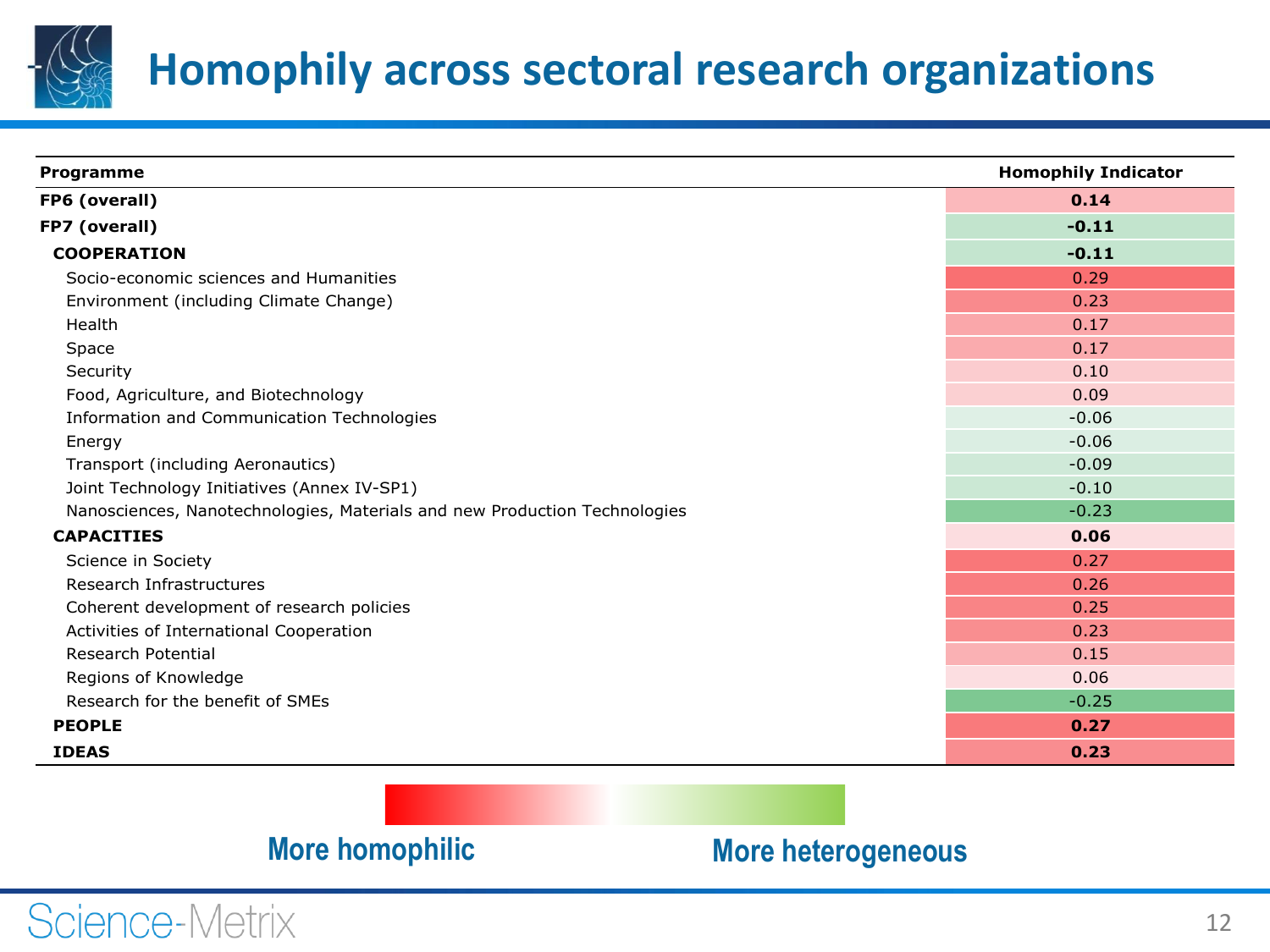

## **Homophily across sectoral research organizations**

| <b>Homophily Indicator</b><br>Programme                                      |         |
|------------------------------------------------------------------------------|---------|
| FP6 (overall)                                                                | 0.14    |
| FP7 (overall)                                                                | $-0.11$ |
| <b>COOPERATION</b>                                                           | $-0.11$ |
| Socio-economic sciences and Humanities                                       | 0.29    |
| Environment (including Climate Change)                                       | 0.23    |
| Health                                                                       | 0.17    |
| Space                                                                        | 0.17    |
| Security                                                                     | 0.10    |
| Food, Agriculture, and Biotechnology                                         | 0.09    |
| Information and Communication Technologies                                   | $-0.06$ |
| Energy                                                                       | $-0.06$ |
| Transport (including Aeronautics)                                            | $-0.09$ |
| Joint Technology Initiatives (Annex IV-SP1)                                  | $-0.10$ |
| Nanosciences, Nanotechnologies, Materials and<br>new Production Technologies | $-0.23$ |
| <b>CAPACITIES</b>                                                            | 0.06    |
| Science in Society                                                           | 0.27    |
| Research Infrastructures                                                     | 0.26    |
| Coherent development of research policies                                    | 0.25    |
| Activities of International Cooperation                                      | 0.23    |
| Research Potential                                                           | 0.15    |
| Regions of Knowledge                                                         | 0.06    |
| Research for the benefit of SMEs                                             | $-0.25$ |
| <b>PEOPLE</b>                                                                | 0.27    |
| <b>IDEAS</b>                                                                 | 0.23    |

 Decrease from FP6 to FP7 – better integration of sectors

- Nanosciences, Nanotech., Materials and new Prod. Tech. is highly heterogeneous
- $\Box$  Research for the benefit of SMEs unsurprisingly score low for homophily

**More homophilic More heterogeneous**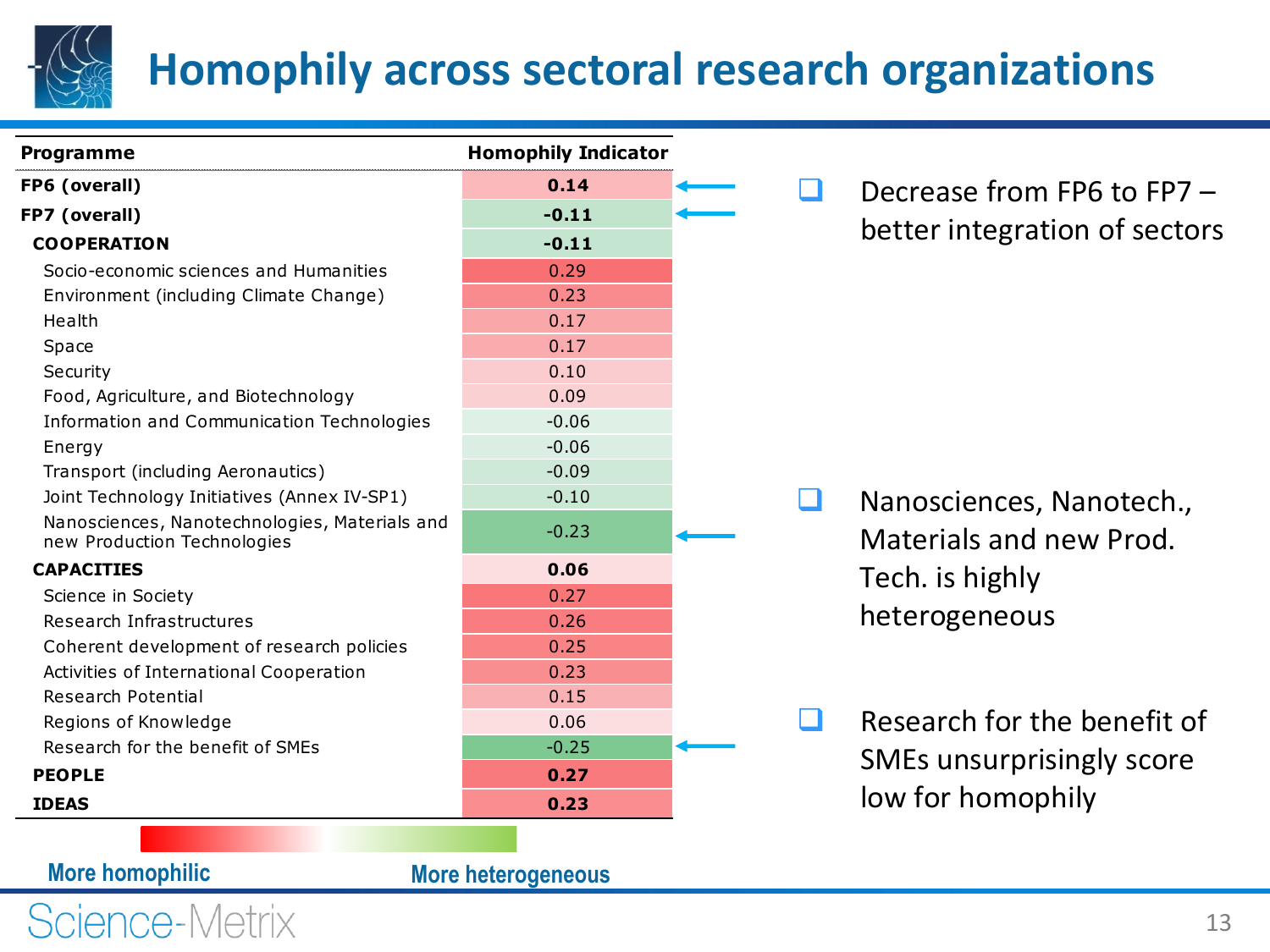

- Regression between presence of SMEs and innovative outputs (measured by survey)
	- ↑ Knowledge transfer from research to market
	- $\Box$   $\uparrow$  Introduction of innovation in the form of new products or processes

### Other interesting findings from the study

- $\Box$  >70% of projects involved 3+ sectors
- $\Box$  >50% of survey respondents strengthened collaborations with researchers from other sectors (70% strengthened collaborations with same sector)
- Share of project participation in the private sector 23% (FP6)  $\rightarrow$  30% (FP7)
- $\Box$  SMEs account for 54% (FP6) -> 60% (FP7)
- $\Box$  High participation rate of SMEs in Capacities pillar (driven by thematic area Research for benefits of SMEs)
- **Highest participation rate in thematic Nanoscience, nanotech, mat. & new prod.** tech. as well as in Joint technology initiatives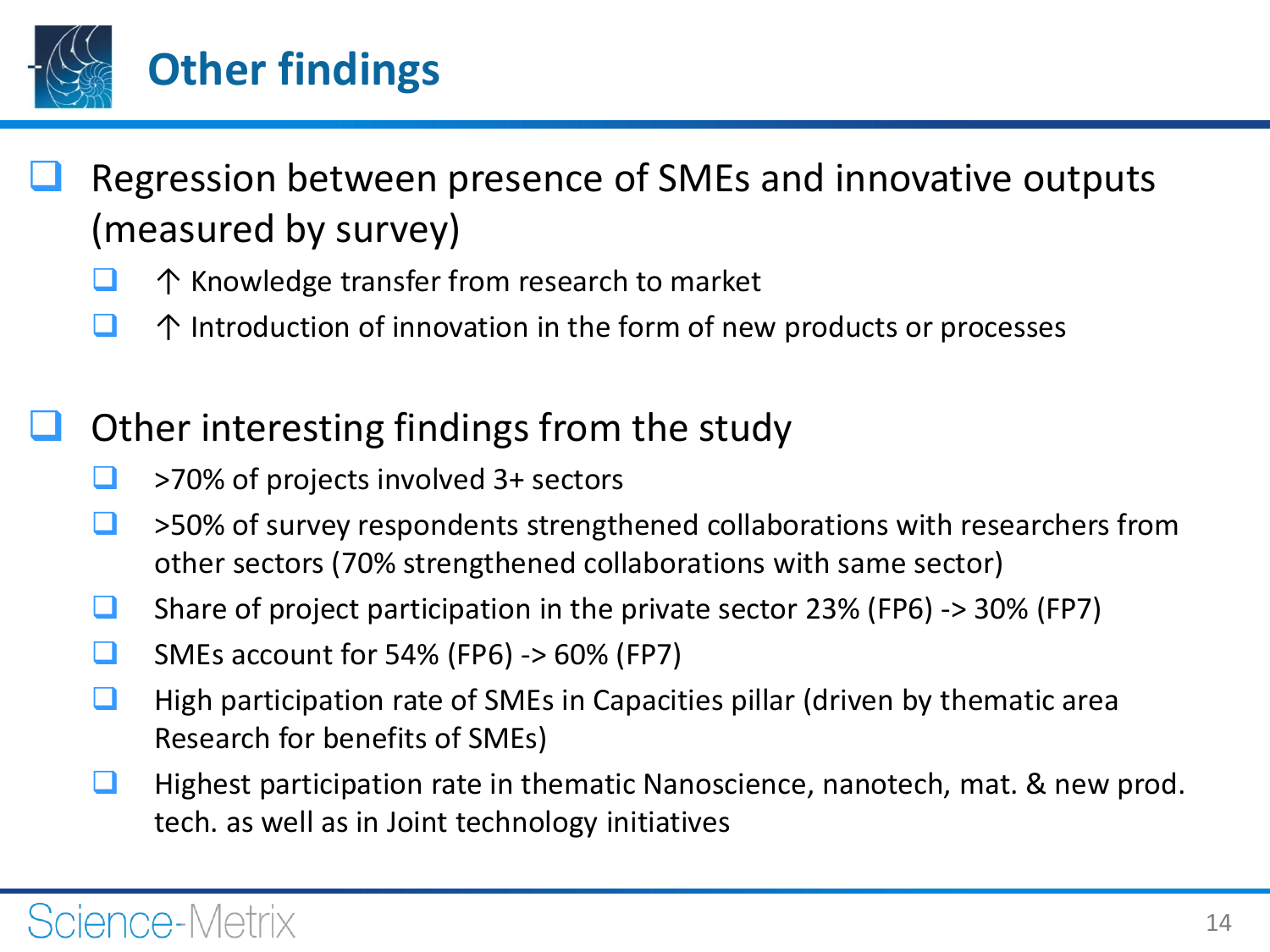

### Homophily indicator was developed

- Advantages
	- Simple to compute
	- $\Box$  Applicable to large and disconnected networks
- Improvement
	- Consider direct ties only
	- Model of expected frequency could be improved
- Applied to a set of real world data
	- Decrease in homophily FP6 to FP7
	- Thematic areas designed for cooperation
	- Presence of private companies significantly increases application of innovative ideas to market opportunity